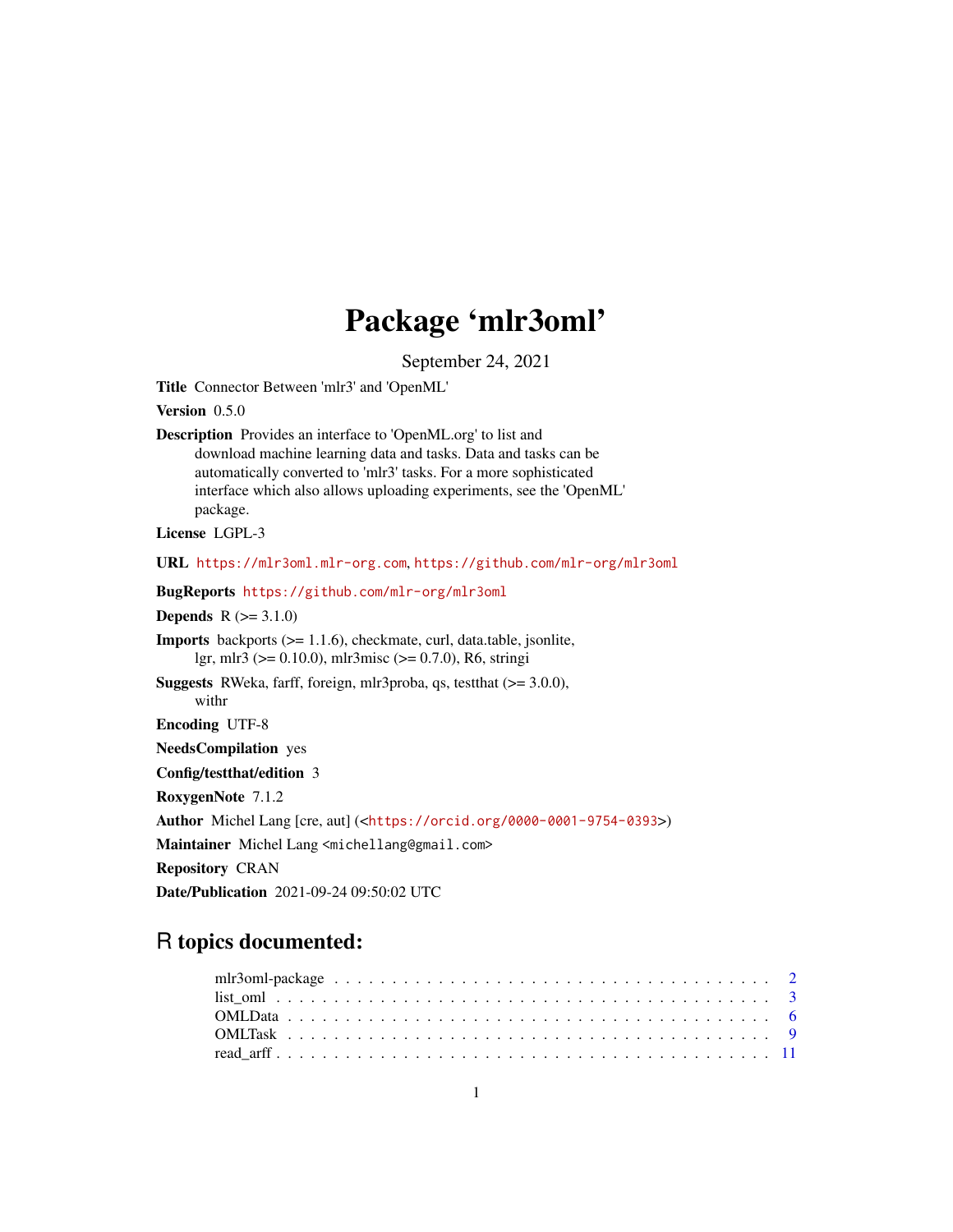<span id="page-1-0"></span>

# Description

Provides an interface to 'OpenML.org' to list and download machine learning data and tasks. Data and tasks can be automatically converted to 'mlr3' tasks. For a more sophisticated interface which also allows uploading experiments, see the 'OpenML' package.

# mlr3 Integration

This package adds the [mlr3::Task](#page-0-0) "oml" and the [mlr3::Resampling](#page-0-0) "oml" to [mlr3::mlr\\_tasks](#page-0-0) and [mlr3::mlr\\_resamplings,](#page-0-0) respectively. For the former you may pass either a data\_id or a task\_id, the latter requires a task\_id.

# **Options**

- mlr3oml.cache: Enables or disables caching globally. If set to FALSE, caching is disabled. If set to TRUE, cache directory as reported by [R\\_user\\_dir\(\)](#page-0-0) is used. Alternatively, you can specify a path on the local file system here. Default is FALSE.
- mlr3oml.api\_key: API key to use. All operations supported by this package work without an API key, but you might get rate limited without an API key. If not set, defaults to the value of the environment variable OPENMLAPIKEY.
- mlr3oml.arff\_parser: ARFF parser to use, defaults to the internal one relies on [data.table::fread\(\)](#page-0-0). Can also be set to "[RWeka](https://CRAN.R-project.org/package=RWeka)" for the parser in **RWeka** or "farff" for the reader implemented in [farff](https://CRAN.R-project.org/package=farff).

# Logging

The [lgr](https://CRAN.R-project.org/package=lgr) package is used for logging. To change the threshold, use lgr::get\_logger("mlr3oml")\$set\_threshold().

# Author(s)

Maintainer: Michel Lang <michellang@gmail.com> [\(ORCID\)](https://orcid.org/0000-0001-9754-0393)

#### See Also

Useful links:

- <https://mlr3oml.mlr-org.com>
- <https://github.com/mlr-org/mlr3oml>
- Report bugs at <https://github.com/mlr-org/mlr3oml>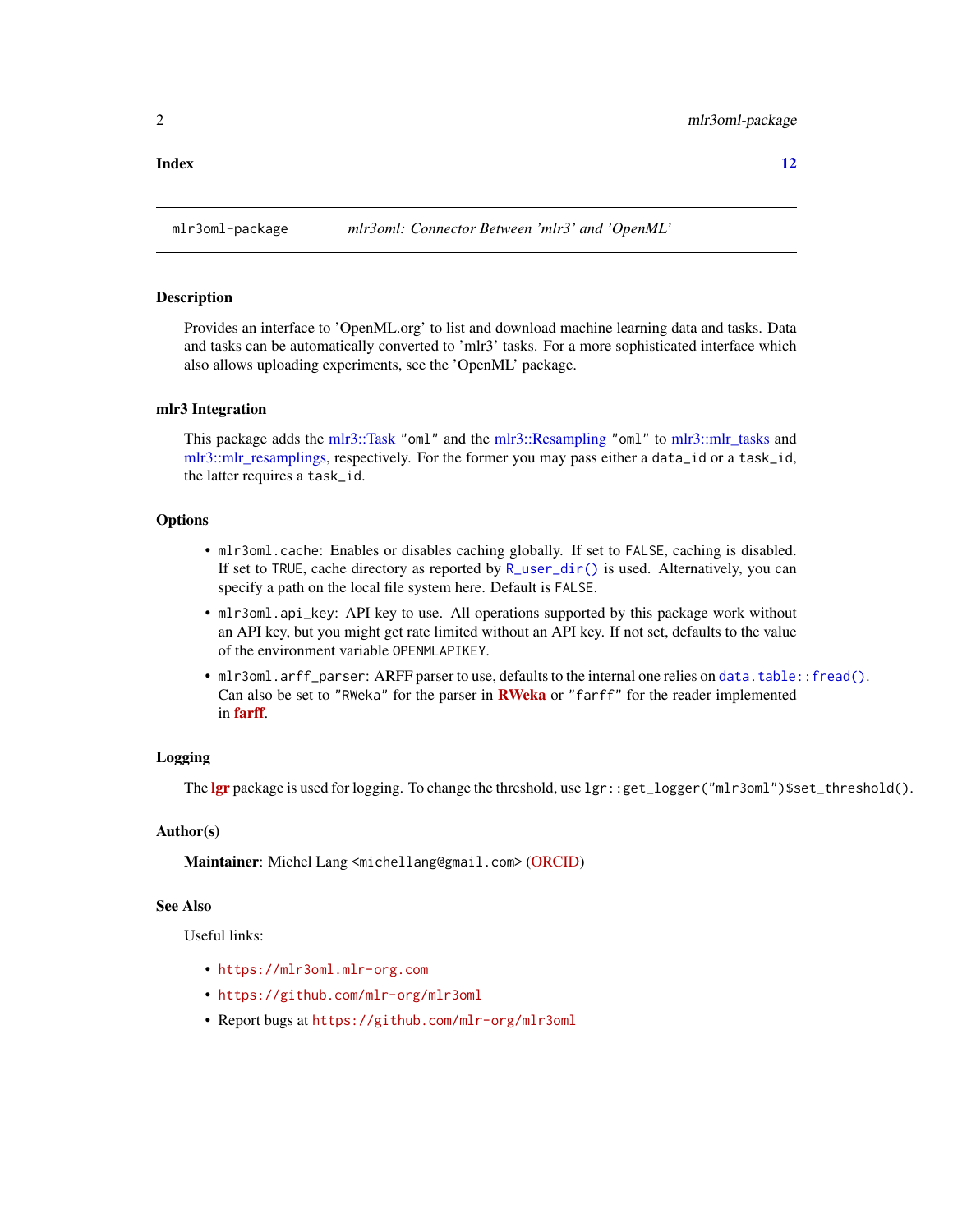<span id="page-2-0"></span>

#### Description

This function allows to query data sets, tasks, flows, setups, runs, and evaluation measures from <https://openml.org/d> using some simple filter criteria.

# Usage

```
list_oml_data_sets(
  data_id = NULL,data_name = NULL,
  number_instances = NULL,
  number_features = NULL,
  number_classes = NULL,
  number_missing_values = NULL,
  tag = NULL,limit = getOption("mlr3oml.limit", 5000L),
  ...
)
list_oml_evaluations(
  run_id = NULL,task_id = NULL,measures = NULL,
  tag = NULL,limit = getOption("mlr3oml.limit", 5000L),
  ...
\mathcal{E}list_oml_flows(
 uploader = NULL,
  tag = NULL,limit = getOption("mlr3oml.limit", 5000L),
  ...
)
list_oml_measures()
list_oml_runs(
  run_id = NULL,
  task_id = NULL,tag = NULL,
  limit = getOption("mlr3oml.limit", 5000L),
  ...
\mathcal{E}
```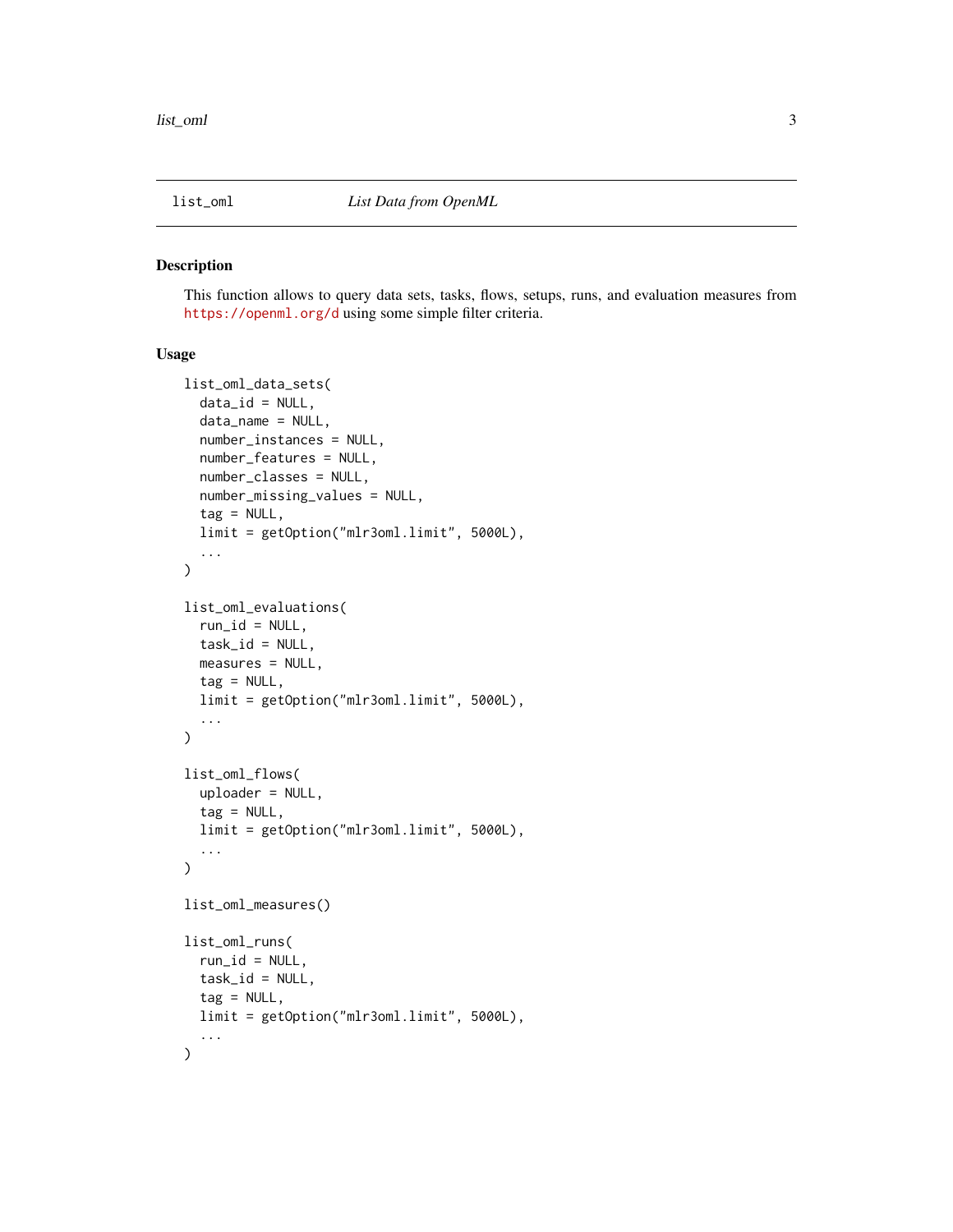```
list_oml_setups(
 flow_id = NULL,setup_id = NULL,
  tag = NULL,limit = getOption("mlr3oml.limit", 5000L),
  ...
\mathcal{L}list_oml_tasks(
  task_id = NULL,data_id = NULL,number_instances = NULL,
 number_features = NULL,
 number_classes = NULL,
 number_missing_values = NULL,
  tag = NULL,limit = getOption("mlr3oml.limit", 5000L),
  ...
\mathcal{L}
```
# Arguments

| data_id                    | (integer())<br>Vector of data ids to restrict to.                                                                        |
|----------------------------|--------------------------------------------------------------------------------------------------------------------------|
| data_name                  | (character(1))<br>Filter for name of data set.                                                                           |
| number_instances           |                                                                                                                          |
|                            | (integer())<br>Filter for number of instances.                                                                           |
| number_features            |                                                                                                                          |
|                            | (integer()<br>Filter for number of features.                                                                             |
| number_classes (integer()) | Filter for number of labels of the target (only classification tasks).                                                   |
| number_missing_values      |                                                                                                                          |
|                            | (integer()<br>Filter for number of missing values.                                                                       |
| tag                        | (character())<br>Filter for tags. You can provide multiple tags as character vector.                                     |
| limit                      | (integer()<br>Limit the results to limit records. Default is the value of option "mlr3oml.limit",<br>defaulting to 5000. |
|                            | $\langle$ any $\rangle$<br>Additional (unsupported) filters, as named arguments.                                         |
| run_id                     | (integer()<br>Vector of run ids to restrict to.                                                                          |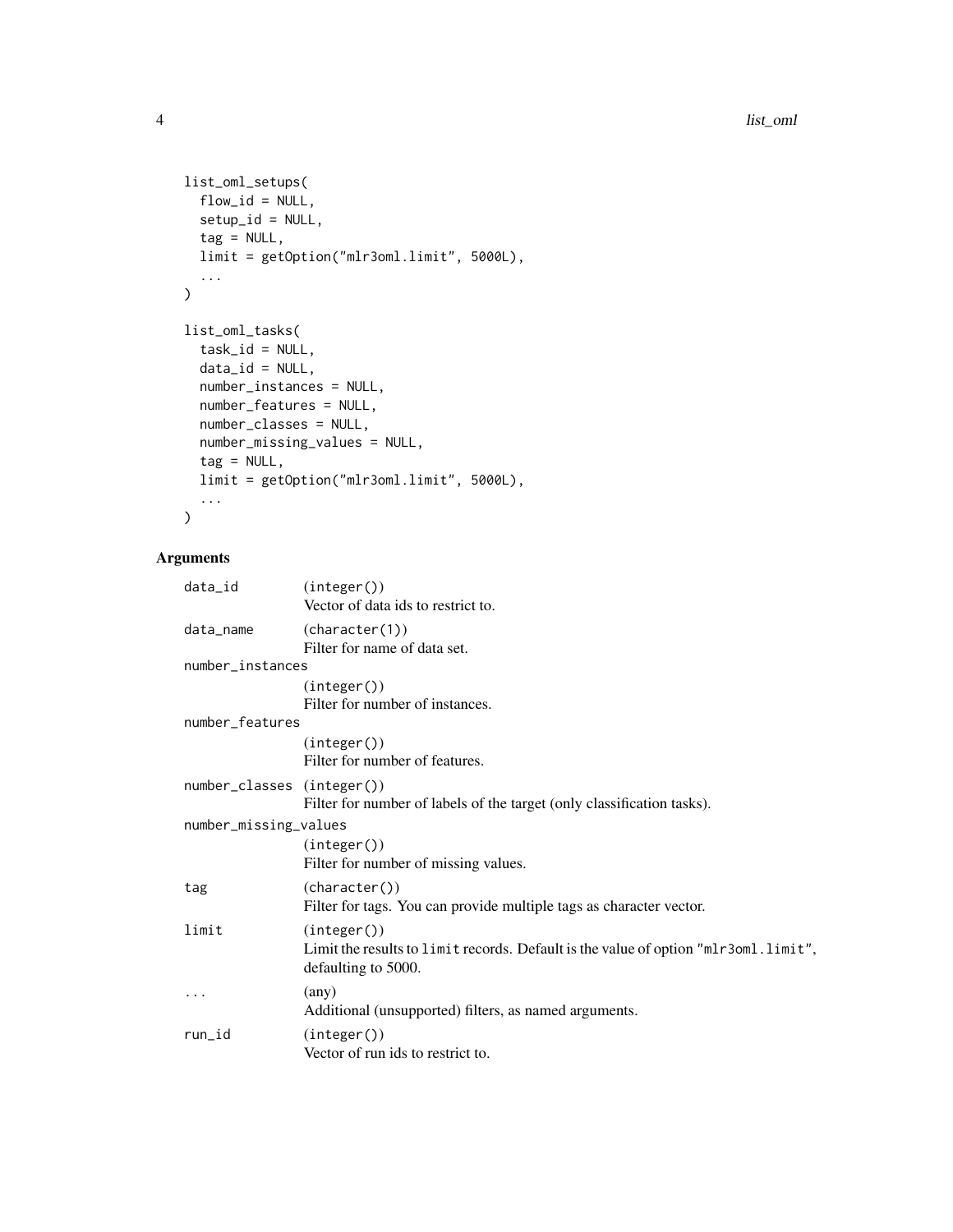#### list\_oml 5

| task_id  | (integer())<br>Vector of task ids to restrict to.              |
|----------|----------------------------------------------------------------|
| measures | (character())<br>Vector of evaluation measures to restrict to. |
| uploader | (integer(1))<br>Filter for uploader.                           |
| flow_id  | (integer(1))<br>Filter for flow id.                            |
| setup_id | (integer())<br>Vector of setup ids to restrict to.             |

# Details

Filter values are usually provided as single atomic values (typically integer or character). Provide a numeric vector of length 2 (c(1,u)) to find matches in the range  $[l, u]$ .

Note that only a subset of filters is exposed here. For a more feature-complete package, see [OpenML](https://CRAN.R-project.org/package=OpenML). Alternatively, you can pass additional filters via ... using the names of the official API, c.f. [https://www.openml.org/api\\_docs](https://www.openml.org/api_docs).

# Value

(data.table()) of results, or a null data.table if no data set matches the filter criteria.

#### References

Casalicchio G, Bossek J, Lang M, Kirchhoff D, Kerschke P, Hofner B, Seibold H, Vanschoren J, Bischl B (2017). "OpenML: An R Package to Connect to the Machine Learning Platform OpenML." *Computational Statistics*, 1–15. doi: [10.1007/s0018001707422.](https://doi.org/10.1007/s00180-017-0742-2)

Vanschoren J, van Rijn JN, Bischl B, Torgo L (2014). "OpenML." *ACM SIGKDD Explorations Newsletter*, 15(2), 49–60. doi: [10.1145/2641190.2641198.](https://doi.org/10.1145/2641190.2641198)

# Examples

```
### query data sets
# search for titanic data set
data_sets = list_oml_data_sets(data_name = "titanic")
print(data_sets)
# search for a reduced version
data_sets = list_oml_data_sets(
 data_name = "titanic",
 number_instances = c(2200, 2300),
 number_features = 4
)
print(data_sets)
### search tasks for this data set
tasks = list_oml_tasks(data_id = data_sets$data_id)
```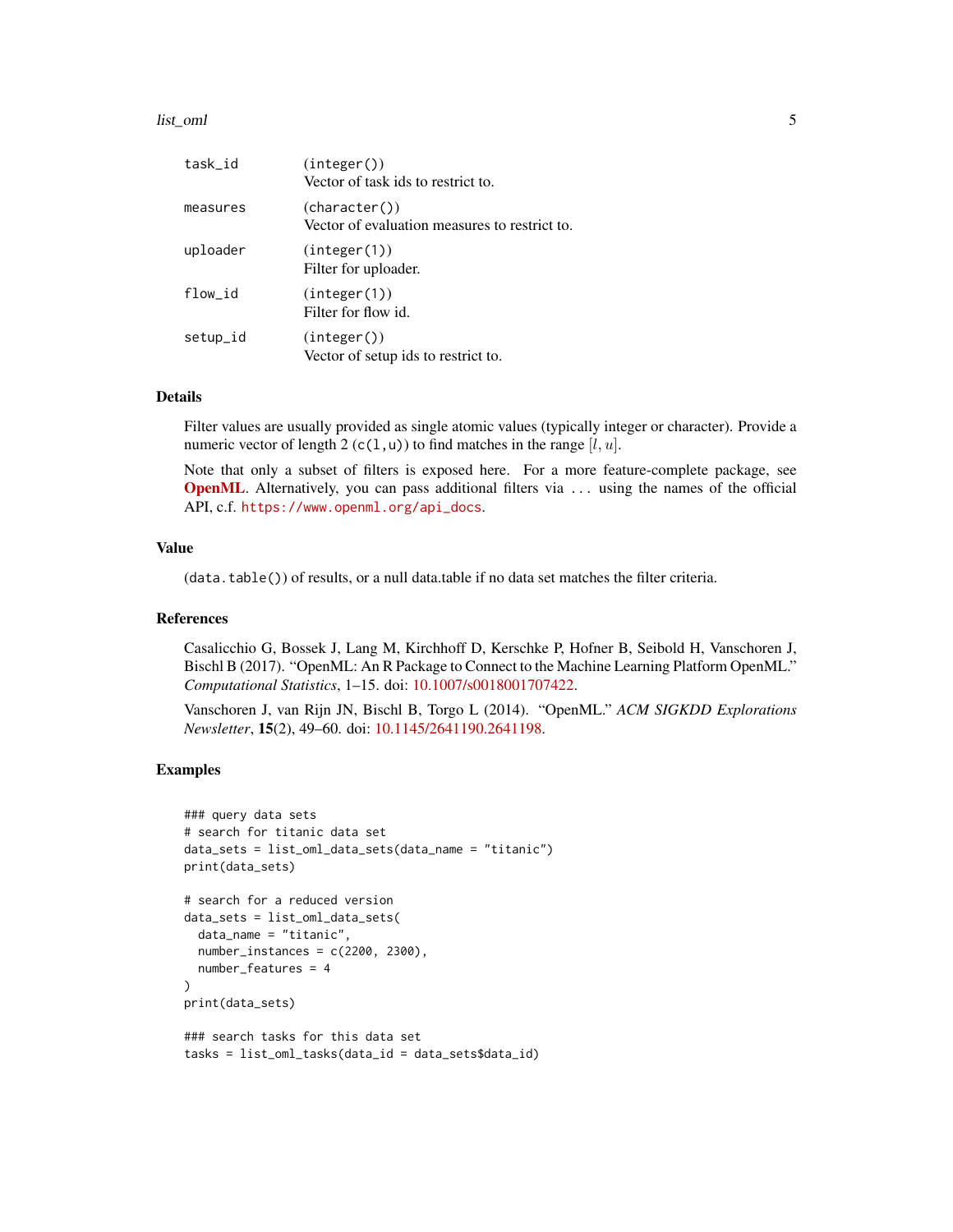```
print(tasks)
```

```
# query runs, group by number of runs per task_id
runs = list_oml_runs(task_id = tasks$task_id)
runs[, .N, by = task_id]
```
<span id="page-5-1"></span>OMLData *Interface to OpenML Data Sets*

# Description

This is the class for data sets served on <https://openml.org/d>.

## mlr3 Integration

A [mlr3::Task](#page-0-0) is returned by the method \$task. Alternatively, you can convert this object to a [mlr3::DataBackend](#page-0-0) using mlr3::as\_data\_backend().

### ARFF Files

This package comes with an own reader for ARFF files, based on [data.table::fread\(\)](#page-0-0). For sparse ARFF files and if the **[RWeka](https://CRAN.R-project.org/package=RWeka)** package is installed, the reader automatically falls back to the implementation in ([RWeka::read.arff\(\)](#page-0-0)).

# Public fields

id (integer(1)) OpenML data id.

```
cache_dir (logical(1) | character(1))
```
Stores the location of the cache for objects retrieved from <https://openml.org>. If set to FALSE, caching is disabled.

The package **[qs](https://CRAN.R-project.org/package=qs)** is required for caching.

#### Active bindings

```
name (character(1))
```
Name of the data set, as extracted from the data set description.

desc (list())

Data set description (meta information), downloaded and converted from the JSON API response.

qualities (data.table())

Data set qualities (performance values), downloaded from the JSON API response and converted to a [data.table::data.table\(\)](#page-0-0) with columns "name" and "value".

<span id="page-5-0"></span>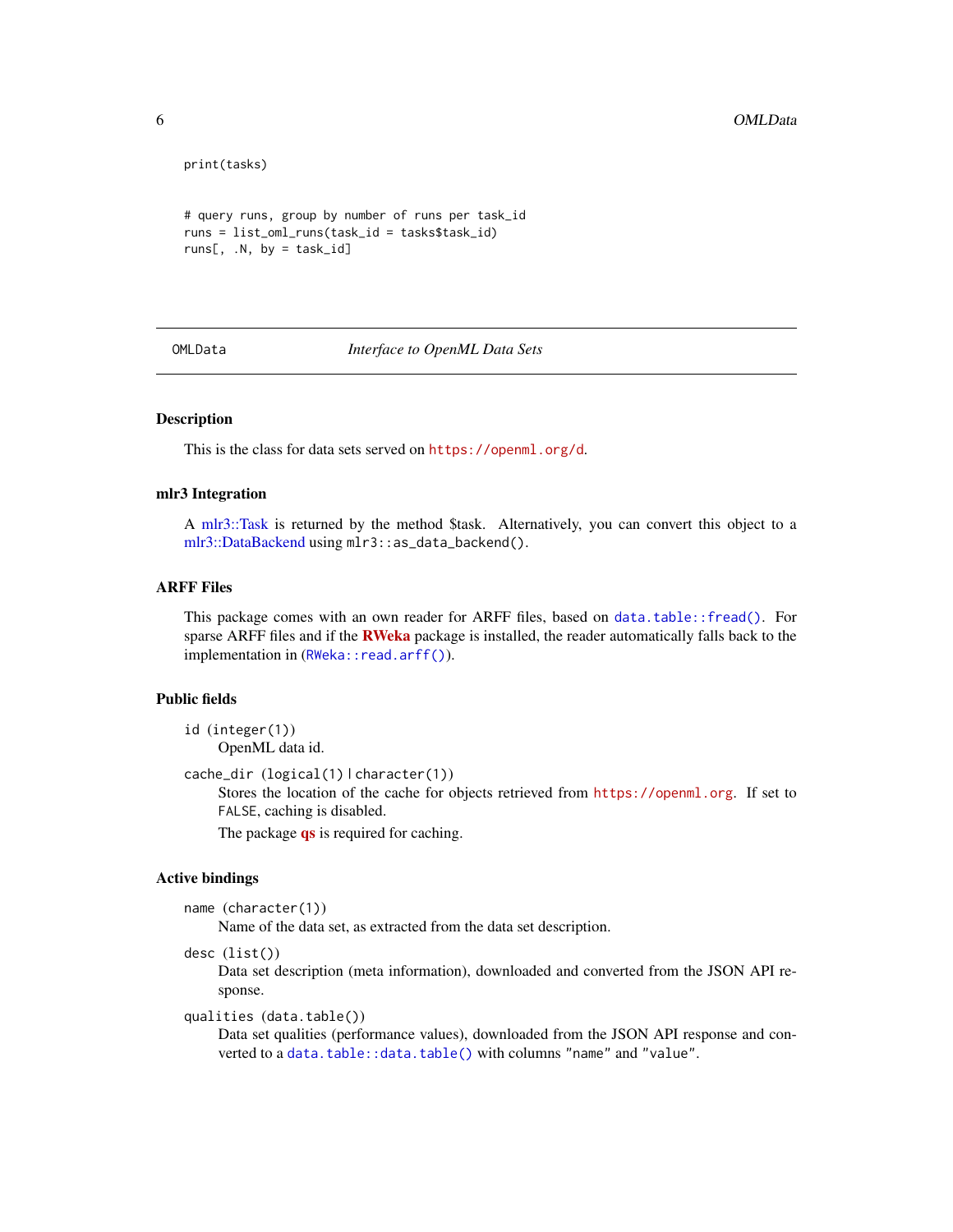# <span id="page-6-1"></span>OMLData 7

```
features (data.table())
```
Information about data set features (including target), downloaded from the JSON API response and converted to a [data.table::data.table\(\)](#page-0-0) with columns:

- "index" (integer()): Column position.
- "name" (character()): Name of the feature.
- "data\_type" (factor()): Type of the feature: "nominal" or "numeric".
- "nominal\_value" (list()): Levels of the feature, or NULL for numeric features.
- "is\_target" (logical()): TRUE for target column, FALSE otherwise.
- "is\_ignore" (logical()): TRUE if this feature should be ignored. Ignored features are removed automatically from the data set.
- "is\_row\_identifier" (logical()): TRUE if the column encodes a row identifier. Row identifiers are removed automatically from the data set.
- "number\_of\_missing\_values" (integer()): Number of missing values in the column.

# data (data.table())

Data as [data.table::data.table\(\)](#page-0-0). Columns marked as row identifiers or marked with the ignore flag are automatically removed.

# target\_names (character())

Name of the default target, as extracted from the OpenML data set description.

```
feature_names (character())
```
Name of the features, as extracted from the OpenML data set description.

nrow (integer())

Number of observations, as extracted from the OpenML data set qualities.

ncol (integer())

Number of features (including targets), as extracted from the table of data set features. This excludes row identifiers and ignored columns.

tags (character())

Returns all tags of the data set.

#### **Methods**

# Public methods:

- [OMLData\\$new\(\)](#page-6-0)
- [OMLData\\$print\(\)](#page-7-0)
- [OMLData\\$quality\(\)](#page-7-1)
- [OMLData\\$task\(\)](#page-7-2)
- [OMLData\\$clone\(\)](#page-7-3)

<span id="page-6-0"></span>Method new(): Creates a new object of class OMLData.

*Usage:*

OMLData\$new(id, cache = getOption("mlr3oml.cache", FALSE))

*Arguments:*

- id (integer(1))
	- OpenML data id.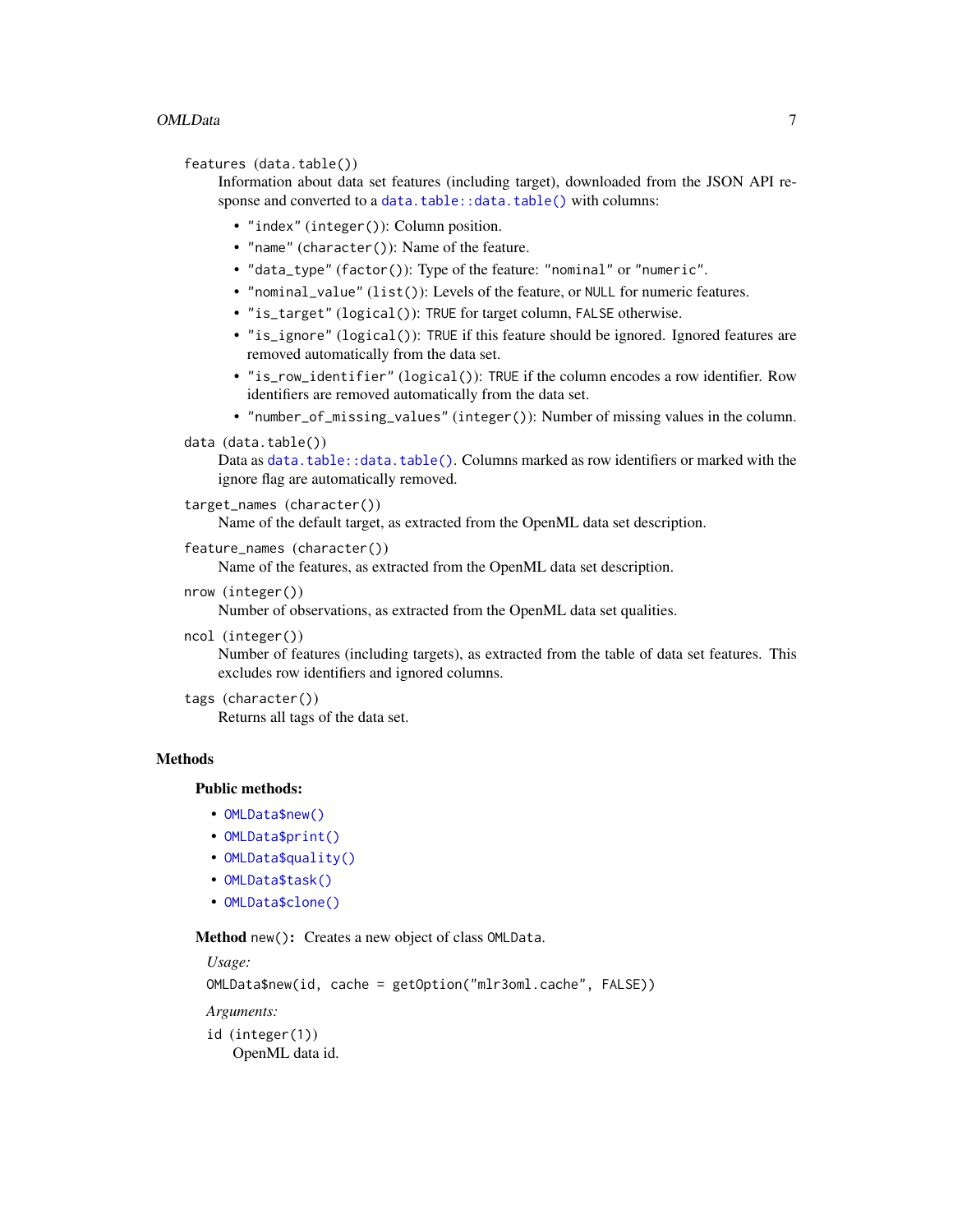```
cache (logical(1) | character(1))
```
See field cache for an explanation of possible values. Defaults to value of option "mlr3oml.cache", or FALSE if not set.

<span id="page-7-0"></span>Method print(): Prints the object. For a more detailed printer, convert to a [mlr3::Task](#page-0-0) via \$task().

*Usage:* OMLData\$print()

<span id="page-7-1"></span>Method quality(): Returns the value of a single OpenML data set quality.

```
Usage:
OMLData$quality(name)
Arguments:
name (character(1))
   Name of the quality to extract.
```
<span id="page-7-2"></span>Method task(): Creates a [mlr3::Task](#page-0-0) using the provided target column, defaulting to the default target attribute of the task description. Note that if the target column is incorrectly encoded, e.g. as numeric 0/1 for classification, this will result in a task of the wrong type.

```
Usage:
OMLData$task(target_names = NULL)
Arguments:
target_names (character())
   Name(s) of the target columns, or NULL for the default columns.
```
<span id="page-7-3"></span>Method clone(): The objects of this class are cloneable with this method.

*Usage:* OMLData\$clone(deep = FALSE) *Arguments:*

deep Whether to make a deep clone.

# References

Vanschoren J, van Rijn JN, Bischl B, Torgo L (2014). "OpenML." *ACM SIGKDD Explorations Newsletter*, 15(2), 49–60. doi: [10.1145/2641190.2641198.](https://doi.org/10.1145/2641190.2641198)

# Examples

```
odata = OMLData$new(id = 9)print(odata)
print(odata$target_names)
print(odata$feature_names)
print(odata$tags)
print(odata$task())
```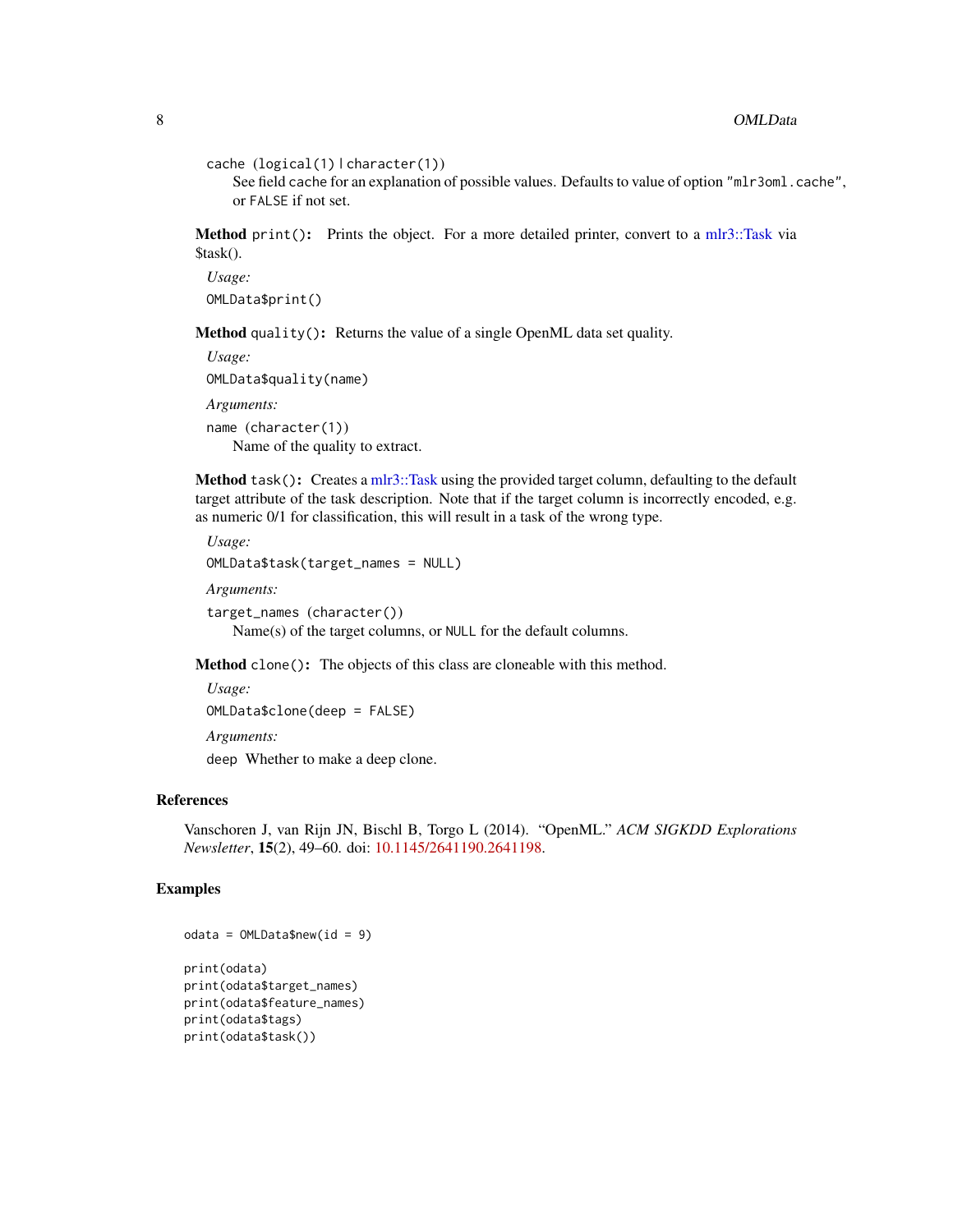```
# get a task via tsk():
if (requireNamespace("mlr3")) {
 mlr3::tsk("oml", data_id = 9)
}
```
#### <span id="page-8-1"></span>OMLTask *Interface to OpenML Tasks*

# **Description**

This is the class for tasks served on <https://openml.org/t>.

# mlr3 Integration

A [mlr3::Task](#page-0-0) is returned by the method \$task. Alternatively, you can convert this object to a [mlr3::DataBackend](#page-0-0) using mlr3::as\_data\_backend().

### Public fields

```
id (integer(1))
```
OpenML task id.

```
cache_dir (logical(1) | character(1))
```
Stores the location of the cache for objects retrieved from <https://openml.org>. If set to FALSE, caching is disabled.

The package **[qs](https://CRAN.R-project.org/package=qs)** is required for caching.

# Active bindings

```
name (character(1))
     Name of the task, as extracted from the task description.
```
desc (list())

Task description (meta information), downloaded and converted from the JSON API response.

data\_id (integer())

Data id, extracted from the task description.

```
data (OMLData)
```
Access to the underlying OpenML data set via a [OMLData](#page-5-1) object.

```
nrow (integer())
```
Number of rows, as extracted from the [OMLData](#page-5-1) object.

```
ncol (integer())
```
Number of columns, as extracted from the [OMLData](#page-5-1) object.

target\_names (character())

Name of the targets, as extracted from the OpenML task description.

# feature\_names (character())

Name of the features (without targets of this [OMLTask\)](#page-8-1).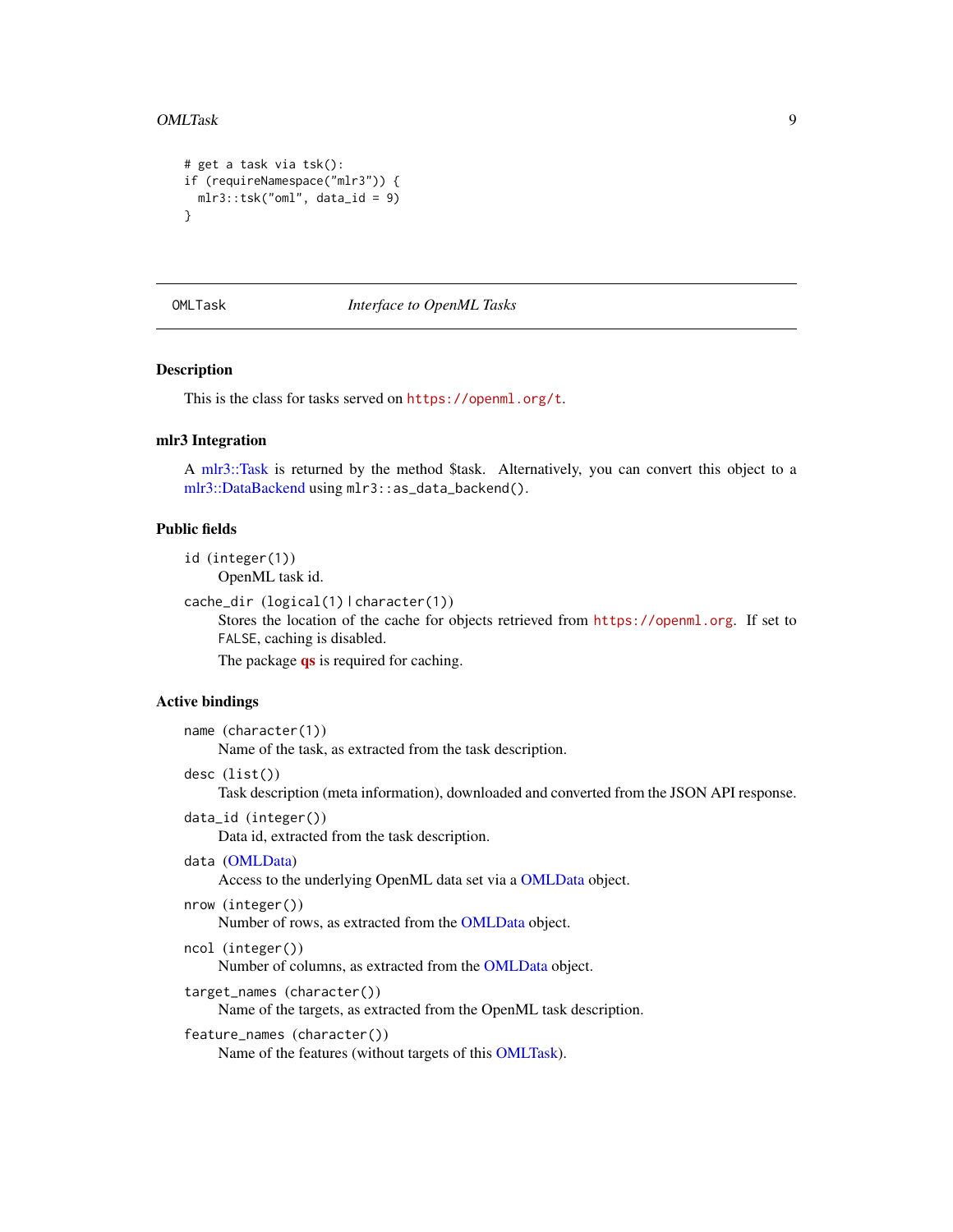```
task (mlr3::Task)
     Creates a mlr3::Task using the target attribute of the task description.
resampling (mlr3::Resampling)
     Creates a ResamplingCustom using the target attribute of the task description.
```

```
tags (character())
    Returns all tags of the task.
```
# **Methods**

#### Public methods:

- [OMLTask\\$new\(\)](#page-6-0)
- [OMLTask\\$print\(\)](#page-7-0)
- [OMLTask\\$clone\(\)](#page-7-3)

Method new(): Creates a new object of class OMLTask.

```
Usage:
OMLTask$new(id, cache = getOption("mlr3oml.cache", FALSE))
Arguments:
id (integer(1))
```

```
OpenML task id.
cache (logical(1) | character(1))
    See field cache for an explanation of possible values. Defaults to value of option "mlr3oml.cache",
    or FALSE if not set.
```
Method print(): Prints the object. For a more detailed printer, convert to a [mlr3::Task](#page-0-0) via \$task.

```
Usage:
OMLTask$print()
```
Method clone(): The objects of this class are cloneable with this method.

*Usage:*

OMLTask\$clone(deep = FALSE)

*Arguments:*

deep Whether to make a deep clone.

# References

Vanschoren J, van Rijn JN, Bischl B, Torgo L (2014). "OpenML." *ACM SIGKDD Explorations Newsletter*, 15(2), 49–60. doi: [10.1145/2641190.2641198.](https://doi.org/10.1145/2641190.2641198)

<span id="page-9-0"></span>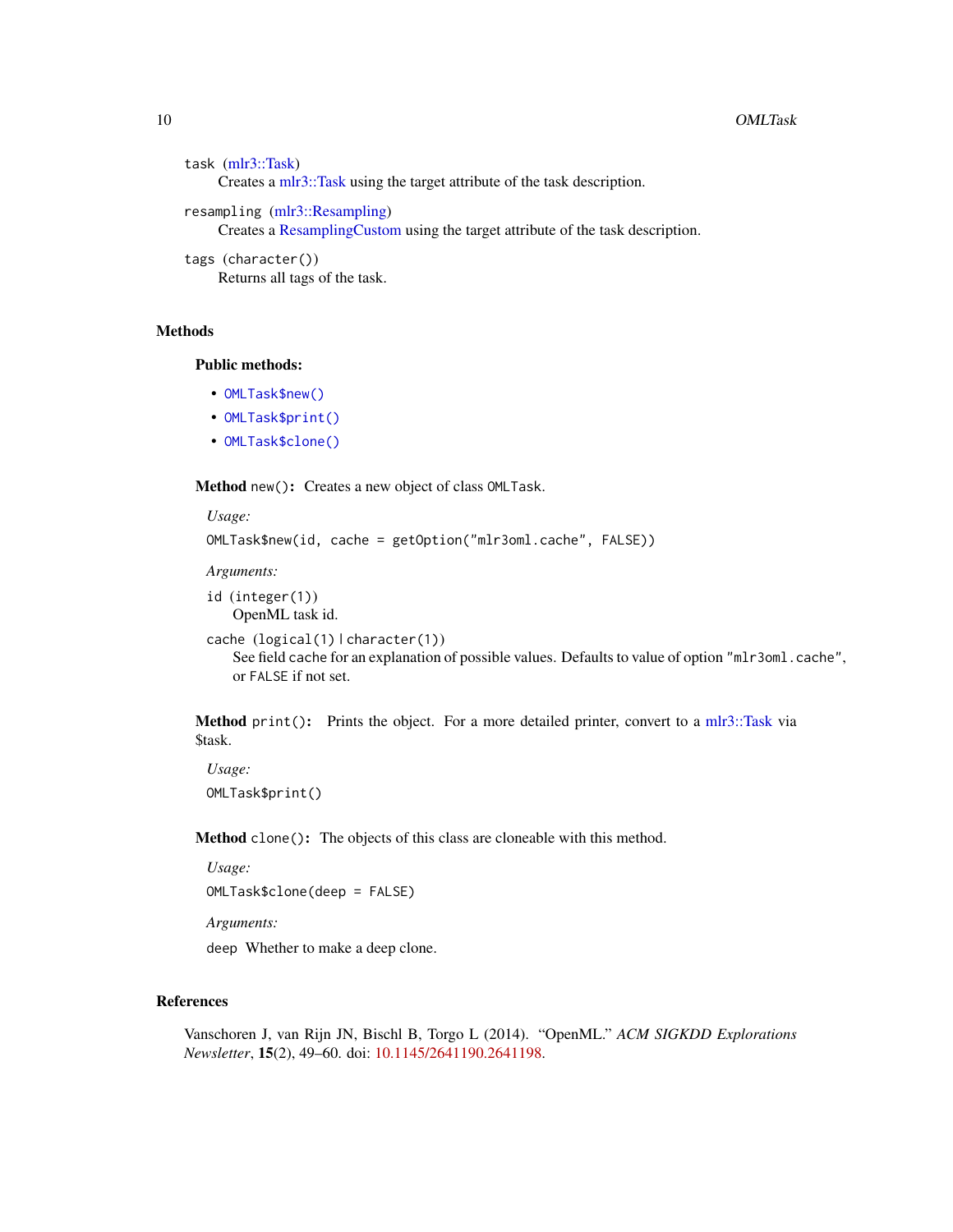### <span id="page-10-0"></span>read\_arff 11

# Examples

```
otask = OMLTask$new(id = 59)
print(otask)
print(otask$target_names)
print(otask$feature_names)
print(otask$tags)
print(otask$task)
# get a task via tsk():
if (requireNamespace("mlr3")) {
 mlr3::tsk("oml", task_id = 59)
}
```
read\_arff *Read ARFF file*

# Description

Parses a file located at path and returns a [data.table\(\)](#page-0-0).

# Usage

read\_arff(path)

# Arguments

path (character(1)) Path or URI of the ARFF file, passed to [file\(\)](#page-0-0).

# Value

([data.table\(\)](#page-0-0)).